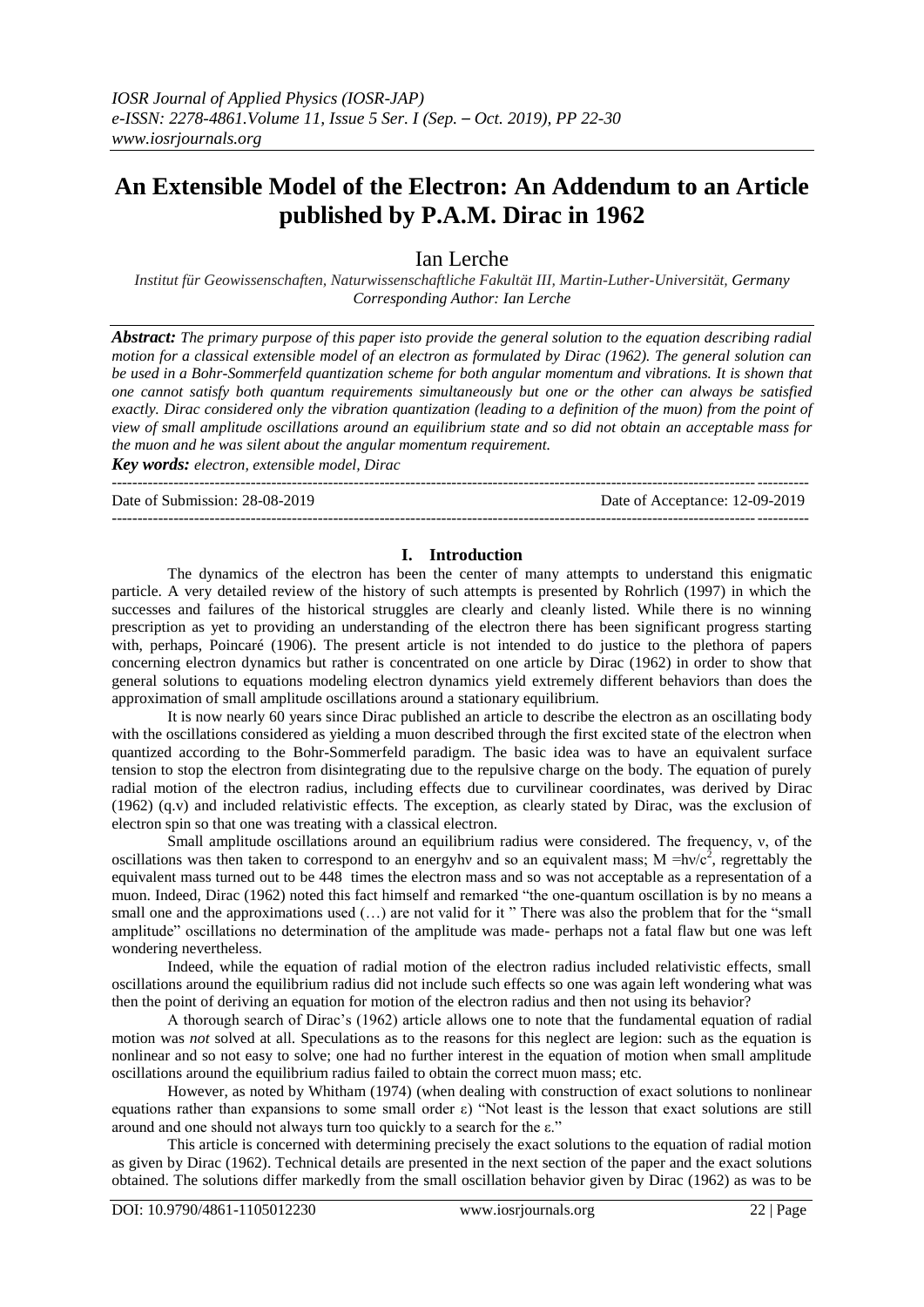expected after Whitham's (1974) remark. A numerical section then follows illustrating the behavior of the exact solutions for specific parameter values. Based on the exact solutions a short section is then devoted to account for a quantum representation based on the Bohr-Sommerfeld quantization prescription.

#### **Exact solutions to the radial motion equation**

Dirac worked the problem through to the equation of radial motion using a representation where the velocity of light,c, is identically unity: c=1.The time varying radius of the electron  $\rho$  then satisfies the equation (Dirac, equation 14)

d/dT(w(1-w<sup>2</sup>)<sup>-1/2</sup>) =2a<sup>3</sup>/ $\rho$ <sup>4</sup> -2 $\rho$ <sup>-1</sup>(1-w<sup>2</sup>)  $-1/2$  (1) where  $w = d\rho/dT$  and the equilibrium radius a is given through  $a^3 = e^2/4\omega$  and so  $\omega$  measures the fundamental strength of the surface tension just as e represents the fundamental charge on the electron. In physical units (where  $c \neq 1$ ) and with the representation  $\rho = a\zeta$ , one has the equation in the dimensionless form d/dt  $(u(1-u^2)^{-1/2}) = 2/\zeta^4 - 2\zeta^{-1}(1-u^2)$  $^{1/2}$  (2a)

wheretime t is measured in units of  $a/c$  so that one has  $u = d\zeta/dt$ . Note that should one wish to have the equilibrium radius to be precisely the classical electron radius  $r_*=e^2/(mc^2)$  then one arranges the surface tension so that  $\omega = (mc^2)^3/(4e^4)$  with m the electron mass.

Equation (2a) can be solved in full generality as follows. Set  $(1-u^2)^{-1} = A^2$  and then shift to  $\zeta$  instead of t as a basic variable yielding equation (2a) in the form

(2b)

(5)

dA/dζ +2A/ζ =  $2/\zeta^4$ 

The result is a linear equation in A with general solution  $A^2 = \zeta^6 (\zeta \Lambda - 2)^2$ 

25

(3) where  $\Lambda$  is an arbitrary but positive constant of integration. One has  $A = \Lambda \zeta^{-2} - 2\zeta^3$  and the demand A  $>0$  because  $A = (1-u^2)^{-1/2}$  which must be positive. Thus  $\Lambda > 2\zeta^{-1}$  or  $\zeta > 2\Lambda^{-1}$ . Use the solution (3) and the definition  $(1-u^2)^{-1} = A^2$ to obtain (dζ/dt)<sup>2</sup> =1-ζ<sup>6</sup>(ζΛ -2)<sup>-2</sup> (4) which can also be

written in the form

 $(d\zeta/dt)^2 = (\zeta \Lambda - 2 - \zeta^3)(\zeta \Lambda - 2 + \zeta^3)(\zeta \Lambda - 2)^{-2}$ 

Because the left hand side of equation (5) is positive then so too must the right hand side be. Thus there is the requirement

ζΛ -2 –ζ 3

 $>0$  (6) which demands  $\Lambda > 3$  with equality ( $\Lambda = 3$ ) only on  $\zeta = 1$  corresponding to a fixed radius for the electron at the equilibrium value of  $\rho =a$ . A sketch of the critical curve for  $\Lambda$  versus $\zeta$  is given in figure 1 showing the domain where physical solutions are possible.



Figure 1

Note for later use that when  $\zeta \ll 1$  an approximate solution of equation (6) is  $\zeta = 2/\Lambda$  for large values of  $\Lambda >> 1$ while the other approximate solution for  $\Lambda > 1$  is  $\zeta = \Lambda^{1/2}$ .

For any value of  $\Lambda$ >3 one has minimum and maximum values of  $\zeta$  ( $\zeta$ <sub>min</sub>and  $\zeta$ <sub>max</sub> respectively) within which a solution oscillates with time. Figure 2 shows a sketch of such a situation. Note that as Λ increases above  $Λ=3$  then ζ<sub>min</sub>steadily decreases and ζ<sub>max</sub>steadily increasesso that oscillations around ζ = 1 have a greater and greater "reach" on both sides of  $\zeta = 1$  with (1- $\zeta_{min}$ )and ( $\zeta_{max}$ -1) both increasing withincreasing Λ.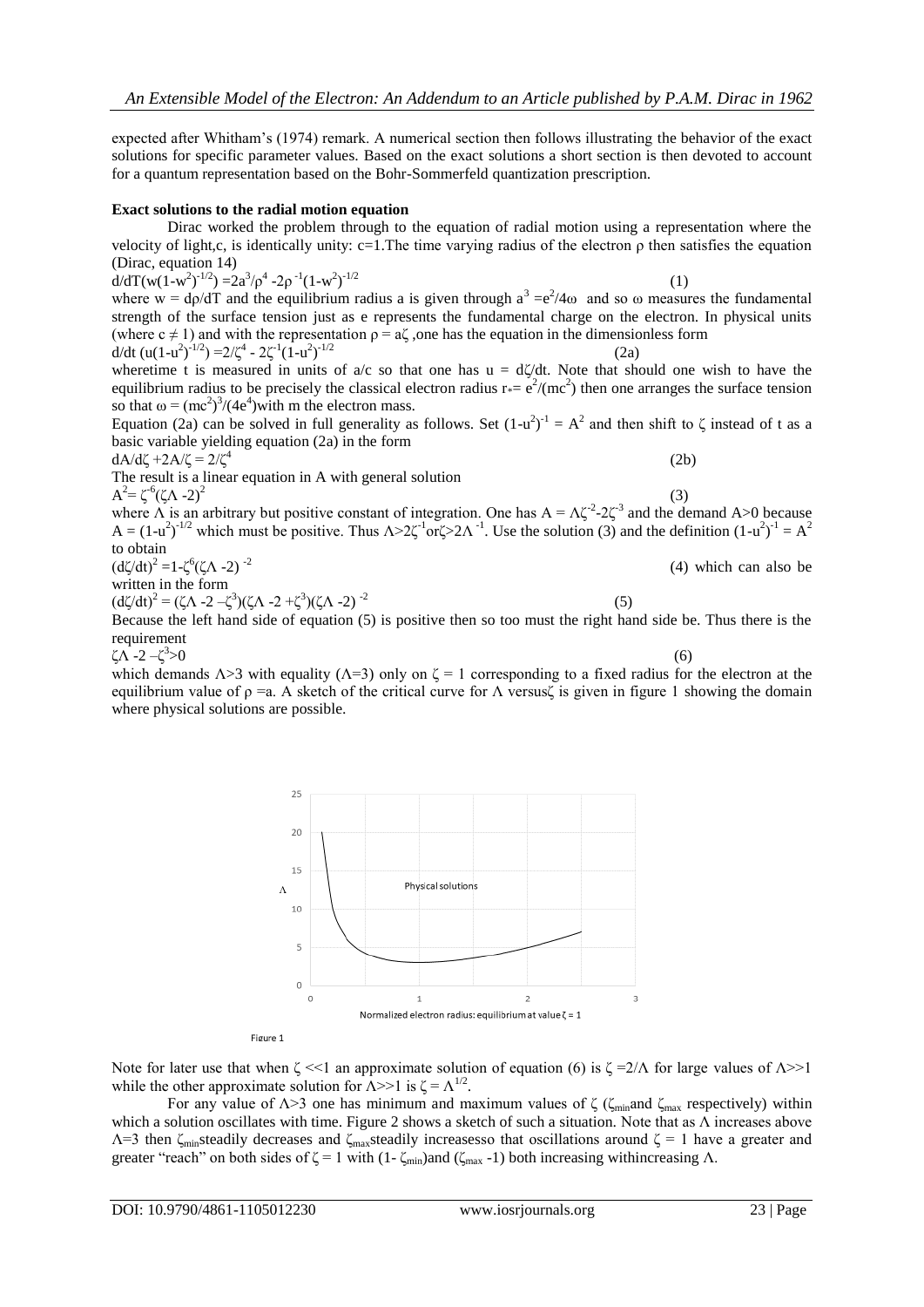

Figure 2. Normalized electron radius: equilibrium at value  $\zeta = 1$ 

#### Figure 2

Accordingly the normalized time T for an oscillation to vary from  $\zeta_{min}$  to $\zeta_{max}$  and back is given by T/2 =∫dζ(ζΛ -2)/[(ζΛ -2)<sup>2</sup>-ζ<sup>6</sup>]  $^{1/2}$  (7)

where the limits of integration run from $\zeta_{min} \ll \zeta \ll_{max}$ . The square root singularity in the integrand is accommodated in the customary manner so that for instance  $\int f(x)dx/(x-1)^{1/2}$  can be written proportional tof(x)(x- $1)^{1/2}$  - $\int (df(x)/dx)dx(x-1)^{1/2}$  and the integral then completed without concern for the singularity.

Of interest is to determine not only the total time T for an oscillation but equally the fraction of time spent at values of ζ less than (greater than) unity for specific values of the constant Λ. The various panels of Figure 3 show the oscillation time as a function of increasing  $\Lambda$  (panel 3a), the relative percentage time the electron radius lies below the equilibrium value of  $\zeta = 1$  for increasing  $\Lambda$  (panel 3b), and the fraction of time the electron radius is greater than (less than)  $\zeta = 1$  as  $\Lambda$  increases (all values of  $\Lambda > 3$ )(panels 3c and 3d respectively).



Correspondingly, Figure 4 shows the values of  $\zeta_{\text{min}}$  and  $\zeta_{\text{max}}$  for increasing values of Λ. Figure 5 provides a sketch of the oscillation time versus the reach showing an almost linear relationship between the pair with the implication that, on average, the speed of motion of the radius is almost constant no matter what values of the parameter  $\Lambda$  are used (at least as high as  $\Lambda = 10$  and likely higher).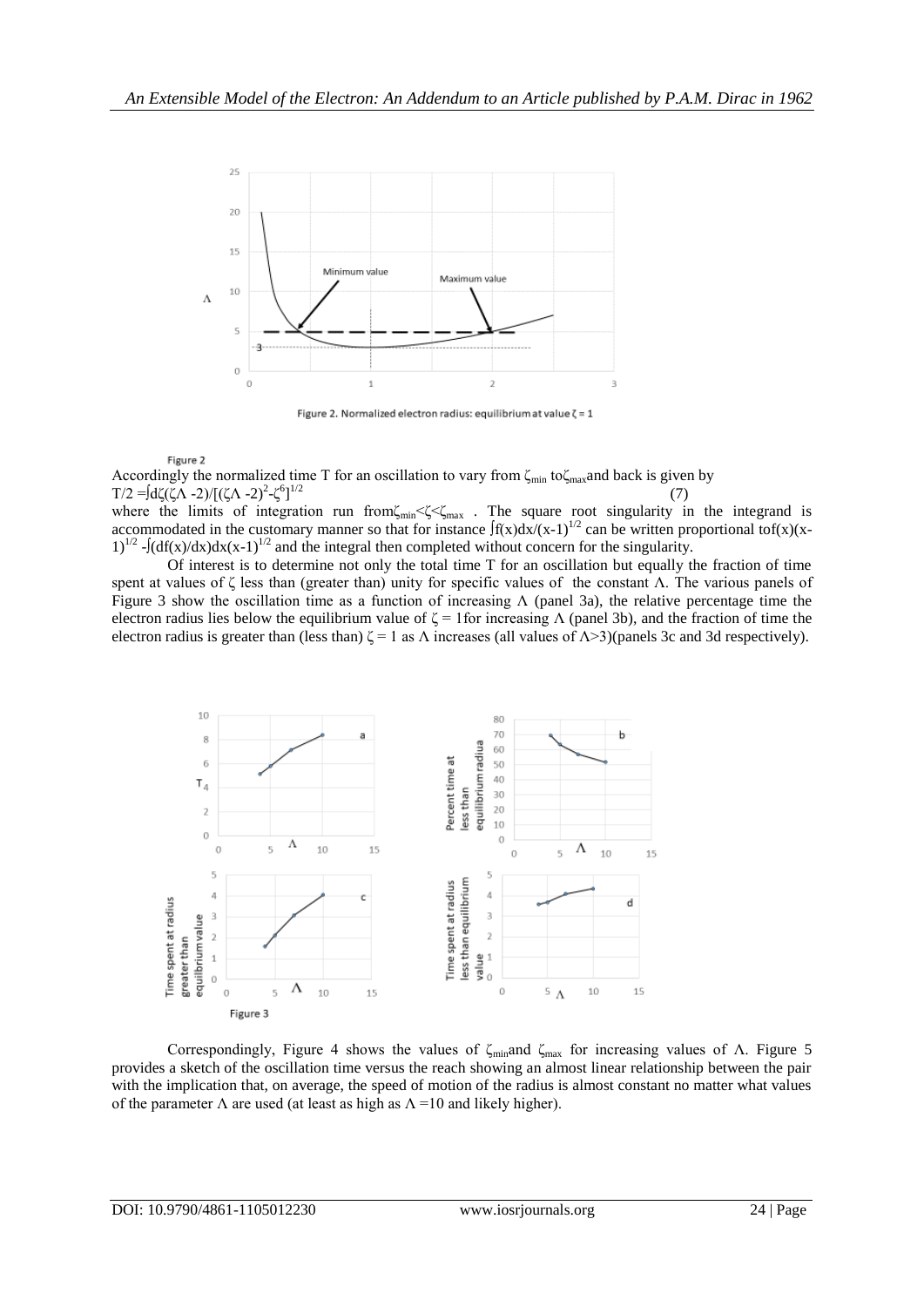

Figure 4

However such a linearity does not mean the speed is constant throughout every part of a complete cycle as can be seen in figure 3 where the time spent at values less than (greater than)the equilibrium value is sensitive to the Λ value chosen.



## **A quantum representation**

The classical theory of motion given above describes the exact solutions to the radial oscillation equation with just one "free" parameter Λ. There is no further constraint on the parameter without invoking behaviors not included directly in the equation of motion. Such is the purpose of the quantum representation. Two factors are needed. First a procedure for determining  $\Lambda$  in terms of a series of quantum states; second a procedure for determining the equivalent mass of a particle causing the oscillations once  $\Lambda$  has been prescribed.

# *a. Quantum representation of Λ.*

The Bohr-Sommerfeld quantization representation takes the classical electron momentum  $p (= mv/(1$  $v^2/c^2$ )<sup>1/2</sup>)and integrates it with respect to radius over the oscillation between the limits a $\zeta_{min}$  to a $\zeta_{max}$  and then demands that the integral be an integer multiple of Planck's constant h:

$$
\int_{\text{pdr}} \text{and} \int_{\text{min}} \text{anh} \tag{8}
$$

Given that the only free parameter is  $\Lambda$ , equation (8) provides a discrete series of values for  $\Lambda$  as the integer n is increased. Note that n=0 describes an electron at rest at the radius a so that all other values correspond to excited states with increasing n.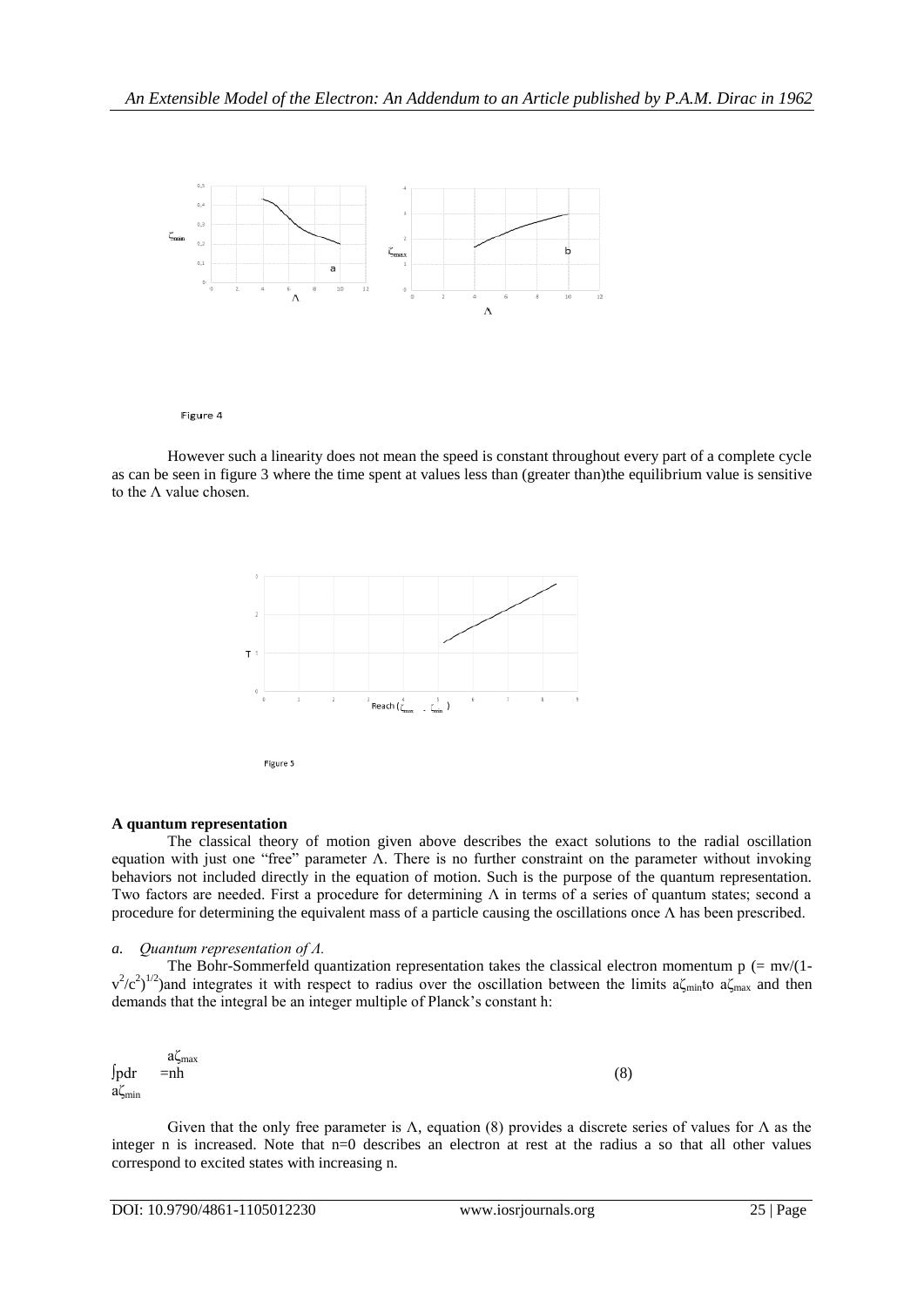# *b. The equivalent particle mass, M*

Supposing that one has obtained the discrete values of  $\Lambda$  from equation (8) one can then determine the oscillation frequency vas  $c/(aT)$ , where T is the normalized dimensionless oscillation period given through equation (7). Then the equivalent mass of the particle causing the oscillation is  $M = hv/c^2$ . Collecting factors one can write

 $M/m = 2\pi (r_{*}/a)^{*}((\alpha T)^{-1})$ 

 $)$  (9) Because the oscillation period depends on  $\Lambda$  which is known from the quantization requirement (8)and because there are no further "free" parameters then the equivalent particle mass is given for each integer value of n>0.However, note that if the<br>normalized time, T, exceeds  $2\pi/\alpha$  then one would have M<m implying no solution.

This last part of the puzzle completes the Dirac prescription under the Bohr-Sommerfeldquantization conditions.

#### *c. Alternative quantum description*

There is no compelling reason that one should attempt to evaluate the parameter  $\Lambda$  first from the angular momentum quantization rule (8) and then attempt to deduce the equivalent mass from equation (9) using the value of  $\Lambda$  obtained from equation (8).

Instead one can determine the equivalent mass first and then use that value to attempt to determine the angular momentum constraint (8). The point is that the equation of motion is classical in origin and the quantization conditions are imposed ad hoc and are not an integral part of the development. Thus there is no good reason to suppose that values of Λ obtained from the angular momentum balance will also provide an equivalent mass satisfying the muon to electron mass ratio, and vice versa of course. Serendipity may prevail but one cannot assume it will. This point is now addressed quantitatively. *d.Numerical illustrations*

Technically the angular momentum quantization of  $\Lambda$  takes the explicit form

$$
\int_{\text{Cmin}}^{\text{Cmax}} [(\zeta \Lambda - 2)^2 - \zeta^6]^{1/2} \zeta^{-3} d\zeta = n\pi (r_*/a)/\alpha \tag{10}
$$

wherea is the fine structure constant and so  $\pi/\alpha = 430.4$ . Because the classical electron radius r\*and the equilibrium radius a can be arranged to be equal the right hand side of equation (9) is large compared to unity for n>0. Equation (10) allows determination of the discrete values of  $\Lambda$  as n is systematically increased. However there is a finite number of "eigenvalues" for Λ with increasing n because using equation (10) to find acceptable values of  $\Lambda$  implies that when the values are used in equation (7) the oscillation time will eventually exceed  $2\pi/\alpha$  so that the oscillations would, if existent, require M $\leq$ m which is not allowed physically.

The evaluation of  $\Lambda$  eigenvalues satisfying the Bohr-Sommerfeld condition of equation (10) is complex because of the high degree of nonlinearity involving not onlyΛ directly in equation (10) but also through the dependence of the integral limits on  $\Lambda$ . It is not at all obvious that one obtains increasing  $\Lambda$  values as n is increased.

Simplification can be obtained although it would seem that the integrals for momentum and oscillation time must still be done numerically.

Following Richards (1959) define an auxiliary parameter φand determine Λ from φ by  $\cos \varphi = -(3/\Lambda)^{3/2}$  (11)

SoasΛvariescontinuouslyfrom3to*∞*,*φ*decreasesmonotonicallyfrom*π*to*π/*2.

Then the three real roots of 
$$
\zeta^3 - \Lambda \zeta + 2 = 0
$$
 are  $(k=1,2,3)$ 

$$
\zeta_{k} = 2(\Lambda/3)^{1/2} \cos((\varphi + 2\pi k)/3) \tag{12}
$$

with  $k=2$  and  $k=3$  providing positive values.

One can then use equation (12) to simplify numerical methods. In his article Dirac (1962) concentrated on only the oscillation quantization around the equilibrium state and is silent concerning the angular momentum quantization. The full nonlinear solution to the equation of motion, while allowing one to investigate both factors, leads to a dichotomy as is now shown.

Using just a simple Excel integration method (which could be improved of course should one consider it necessary) one first determines the value of M/m provided by the integral given in equation (7) and with the aid of equation (9). More precisely one determines the value of  $\Lambda$  in equation (7) that will yield the ratio M/m = 206.8. The numerical result is M/m=206.9 with a corresponding value  $\Lambda$ =4.84.

However when this now fixed value for  $\Lambda$  is inserted into the equation describing balance of angular momentum one obtains a value of 3.15 which is not even close to the value 430.4 required by the Bohr-Sommerfeld quantization.

The converse procedure is also available. Start with the angular momentum quantization and determine the value of Λ that will yield the required value of 430.4. Numerically the simple Excel program yields a best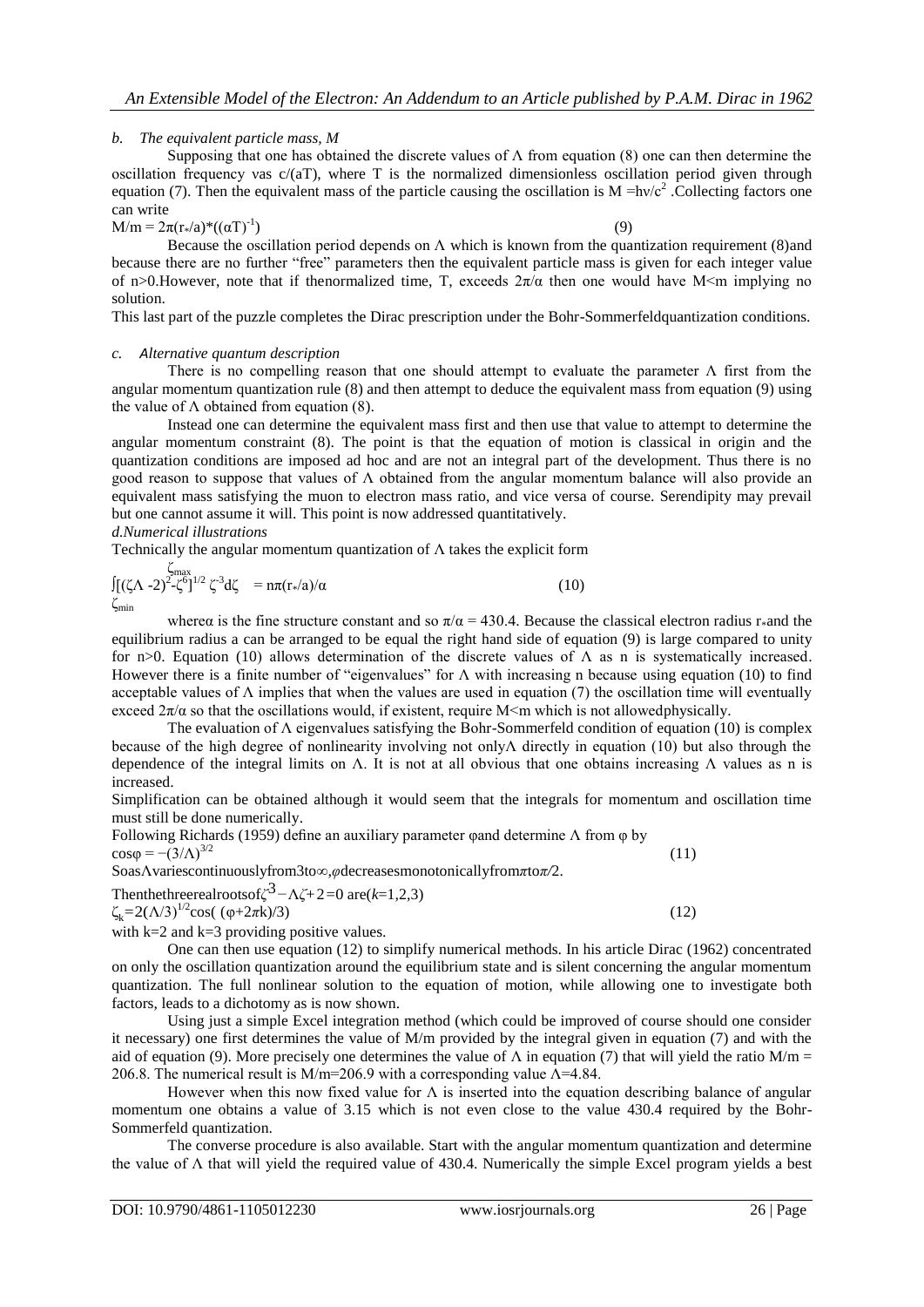value of 431.2 with  $\Lambda$ = 47.2. When this fixed value is now substituted in the oscillation quantization demand one obtains  $M/m = 51.6$  which is seemly far away from the muon to electron mass ratio of 206.8.

In short: with just one of the two quantization conditions one can obtain a remarkably accurate fit to the measured values of 403.4 (angular momentum) or 206.8 (mass ratio for vibration frequency). However when both quantization conditions are invoked then there is, apparently, no common ground for a half way decent fit to both.

## **Summary**

While the primary purpose of this paper wasto provide the general solution to the equation describing radial motion for a classical extensible model of an electron as formulated by Dirac(1962), it was also possible to use the general solution in a Bohr-Sommerfeld quantization scheme for both angular momentum and vibrations. One cannot satisfy both quantum requirements simultaneously but one can satisfy one or the other. Dirac considered only the vibration quantization in his article and was silent about the angular momentum requirement.

Ignoring electron spin, radiation from vibrations and dealing with a classical electron motion means that it is not entirely unexpected that one does not reproduce the observed behavior of the electron, muon and, perhaps, tau. It is encouraging that the nonlinear solution to the classical equation does allow one to reproduce exactly one of the quantization requirements. While the results given are a long way from providing a complete theory of electron behavior they do indicate that one should be more open to general solutions in attempts to describe electron extensibility.

#### **Acknowledgement**

My very grateful thanks go to Tom Bogdan for many discussions concerning the Dirac article and for his enormous help with the present article.

#### **References**

[1]. Dirac, P.A.M., 1962, An extensible model of the electron, Proc. Roy. Soc.**268**, 57-67.

[2]. Poincaré,H., 1907, On the dynamics of the electron, Rend. Circolo Mat: Palermo **21**,129-176.

[3]. Richards,P.I., 1959, *Manual of Mathematical Physics*, p.253,Pergamon Press, New York.

[4]. Rohrlich, F., 1992, The dynamics of a charged sphere and the electron, Am. J. Phys. **65**, 1051- 1056.

[5]. Whitham, G.B., 1974, *Linear and Nonlinear Waves*, John Wiley and Sons, New York, 636p.

# **Figure Captions**

Figure 1. Normalized electron radius: equilibrium at value  $\zeta = 1$ .

Figure 2. Normalized electron radius sketching the "turning points" for localized behavior.

Figure 3.The oscillation time as a function of increasing  $\Lambda$  (panel 3a), the relative percentage of time the electron radius lies below the equilibrium value of  $\zeta = 1$  for increasing  $\Lambda$  (panel 3b), and the fraction of time the electron radius is greater than (less than)  $\zeta = 1$  as  $\Lambda$  increases (all values of  $\Lambda > 3$ , panels 3c and 3d respectively). Figure 4.Values of  $\zeta_{\text{min}}$  and  $\zeta_{\text{max}}$  for increasing values of  $\Lambda$ .

Figure 5.Sketch of the oscillation time versus the reach( $\zeta_{\text{max}}-\zeta_{\text{min}}$ )showing an almost linear relation between the pair.

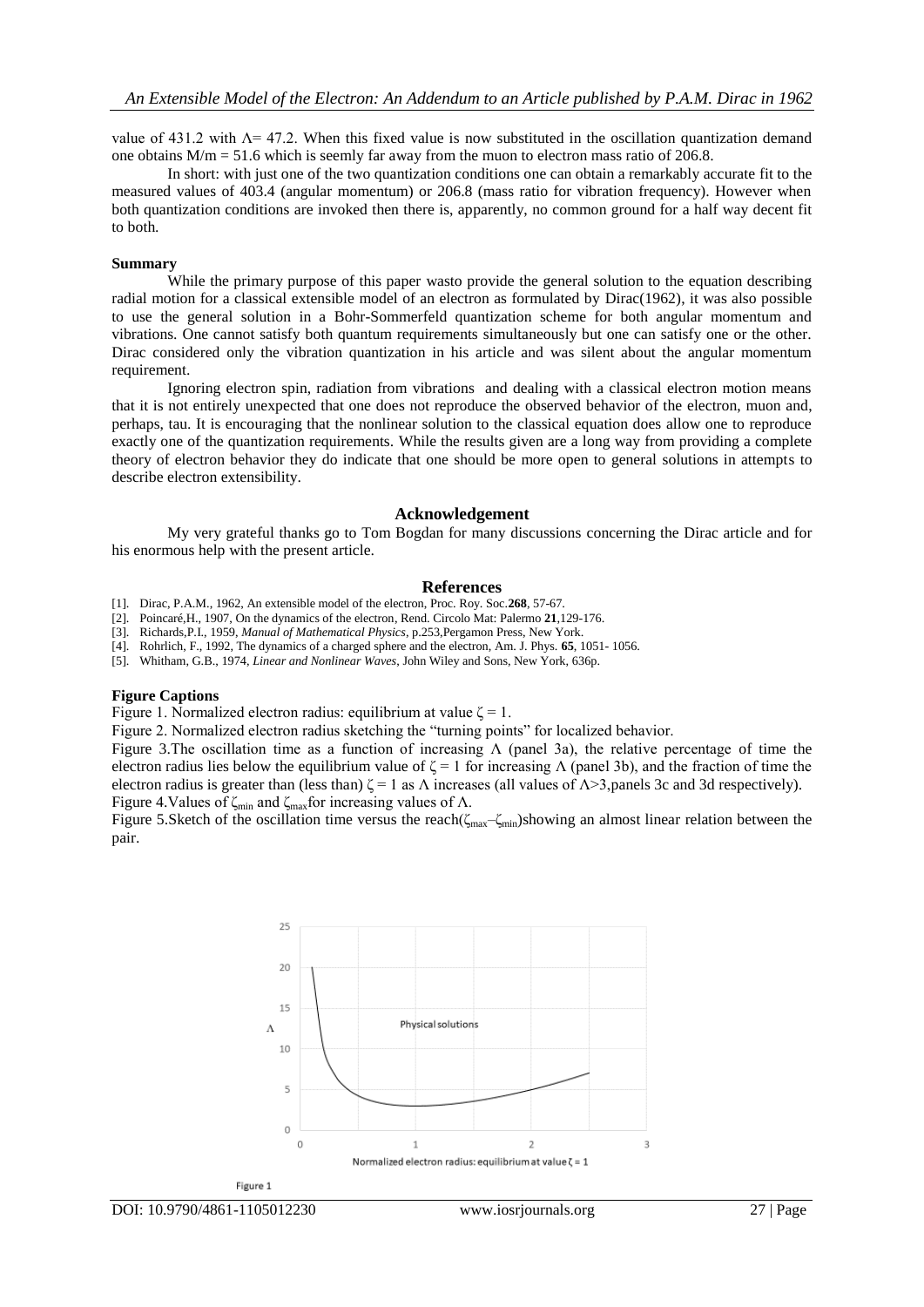

**Figure 2.** Normalized electron radius: equilibrium at value  $\zeta = 1$